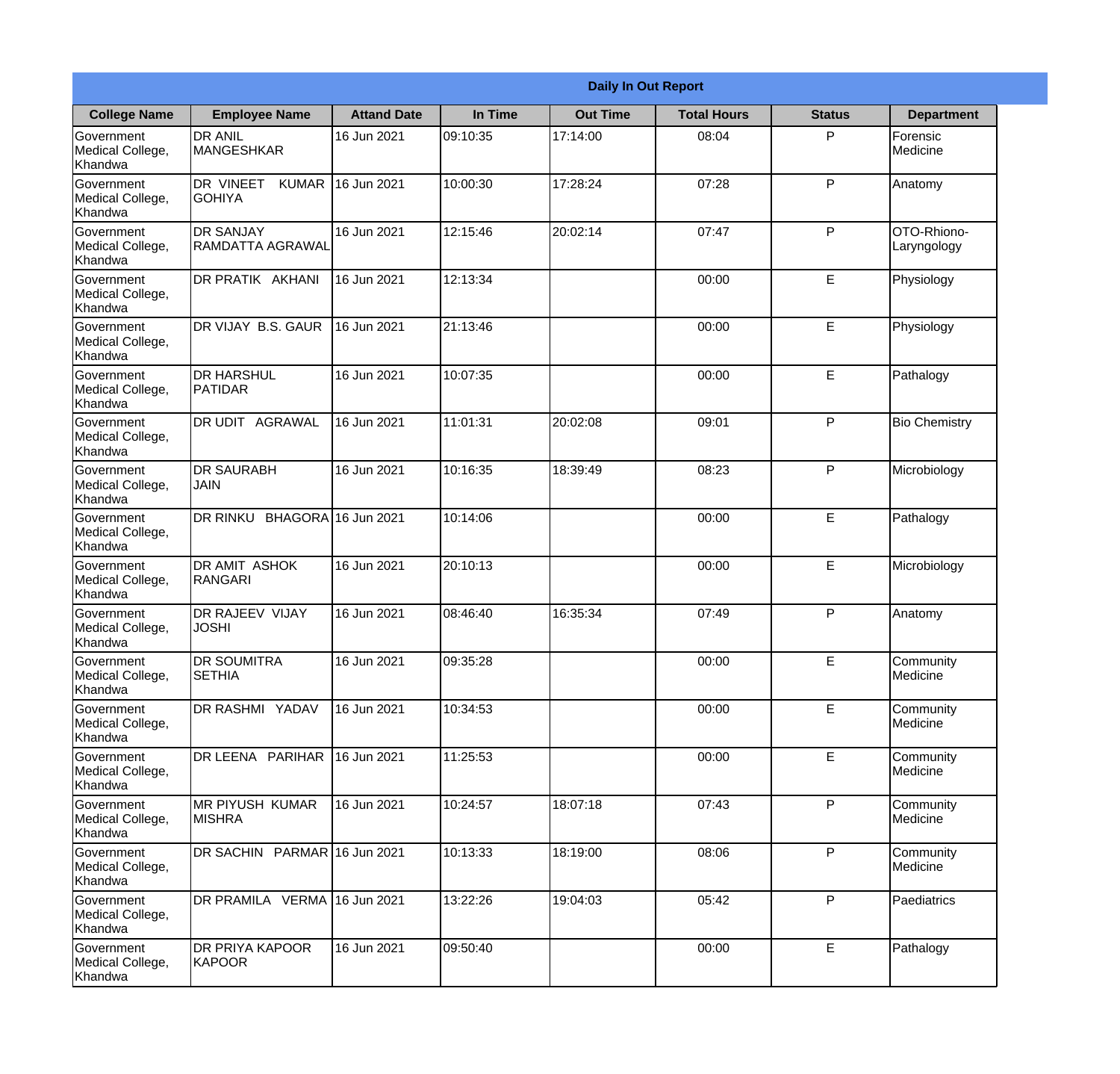| <b>Designation</b>                  | <b>Category</b>     |
|-------------------------------------|---------------------|
| Assistant Professor   Para Clinical |                     |
| Professor                           | <b>Non Clinical</b> |
| Professor                           | Clinical            |
| Assistant Professor                 | Non Clinical        |
| Associate Professor Non Clinical    |                     |
| Assistant Professor   Para Clinical |                     |
| Associate Professor Non Clinical    |                     |
| Associate Professor Para Clinical   |                     |
| Assistant Professor   Para Clinical |                     |
| Professor                           | Para Clinical       |
| Assistant Professor                 | Non Clinical        |
| <b>Assistant Professor</b>          | Para Clinical       |
| <b>Assistant Professor</b>          | Para Clinical       |
| <b>Assistant Professor</b>          | Para Clinical       |
| Statistician                        | Para Clinical       |
| <b>Assistant Professor</b>          | Para Clinical       |
| Professor                           | Clinical            |
| Demonstrator/Tutor                  | Para Clinical       |

## **Daily In Out Report**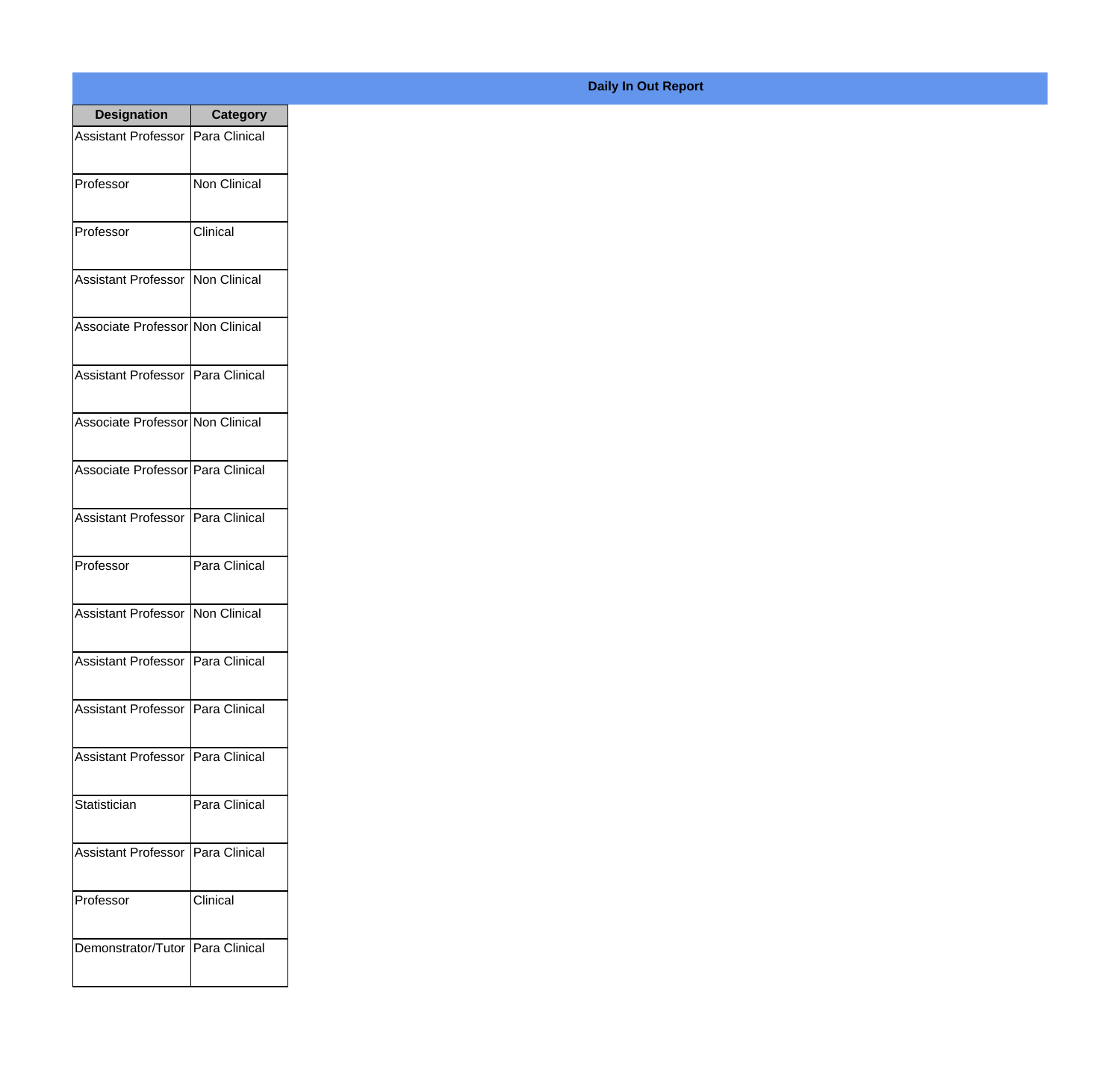|                                                  |                                                 |             |          |          | <b>Daily In Out Report</b> |   |                         |
|--------------------------------------------------|-------------------------------------------------|-------------|----------|----------|----------------------------|---|-------------------------|
| <b>Government</b><br>Medical College,<br>Khandwa | <b>DR SAPNA</b><br><b>MAHESHRAM</b>             | 16 Jun 2021 | 11:06:07 |          | 00:00                      | E | Community<br>Medicine   |
| Government<br>Medical College,<br>Khandwa        | <b>DR SEEMA</b><br><b>SUDHAKARRAO</b><br>ISUTAY | 16 Jun 2021 | 16:49:34 |          | 00:00                      | E | Forensic<br>Medicine    |
| <b>Government</b><br>Medical College,<br>Khandwa | DR RAKESH SINGH<br><b>HAZARI</b>                | 16 Jun 2021 | 17:17:56 |          | 00:00                      | E | Pathalogy               |
| Government<br>Medical College,<br>Khandwa        | <b>DR NISHA</b><br><b>KAITHWAS</b>              | 16 Jun 2021 | 10:23:29 | 16:51:12 | 06:28                      | P | Psychiatry              |
| Government<br>Medical College,<br>Khandwa        | <b>DR RANJEET</b><br><b>BADOLE</b>              | 16 Jun 2021 | 10:08:39 | 10:40:00 | 00:32                      | P | <b>General Medicine</b> |
| Government<br>Medical College,<br>Khandwa        | <b>DR ASHOK</b><br><b>BHAUSAHEB NAJAN</b>       | 16 Jun 2021 | 10:43:16 |          | 00:00                      | E | Forensic<br>Medicine    |
| <b>Government</b><br>Medical College,<br>Khandwa | <b>DR NITESHKUMAR</b><br>KISHORILAL<br>RATHORE  | 16 Jun 2021 | 10:48:54 | 16:35:44 | 05:47                      | P | Pharmacology            |
| Government<br>Medical College,<br>Khandwa        | <b>DR PRIYESH</b><br><b>MARSKOLE</b>            | 16 Jun 2021 | 12:52:00 | 18:16:40 | 05:24                      | P | Community<br>Medicine   |
| Government<br>Medical College,<br>Khandwa        | <b>DR SANGEETA</b><br><b>CHINCHOLE</b>          | 16 Jun 2021 | 10:58:01 |          | 00:00                      | E | Physiology              |
| Government<br>Medical College,<br>Khandwa        | <b>DR SATISH</b><br><b>CHANDEL</b>              | 16 Jun 2021 | 11:17:26 |          | 00:00                      | E | Pharmacology            |
| <b>Government</b><br>Medical College,<br>Khandwa | <b>DR PURTI AGARWAL</b><br>SAINI                | 16 Jun 2021 | 10:28:52 |          | 00:00                      | E | Pathalogy               |
| Government<br>Medical College,<br>Khandwa        | DR YASHPAL RAY                                  | 16 Jun 2021 | 11:22:35 |          | 00:00                      | E | Anatomy                 |
| Government<br>Medical College,<br>Khandwa        | <b>DR DEEPIKA</b><br><b>PANWAR</b>              | 16 Jun 2021 | 10:28:43 |          | 00:00                      | E | <b>Bio Chemistry</b>    |
| Government<br>Medical College,<br>Khandwa        | RENU WAGHMARE                                   | 16 Jun 2021 | 17:47:36 |          | 00:00                      | E | Community<br>Medicine   |